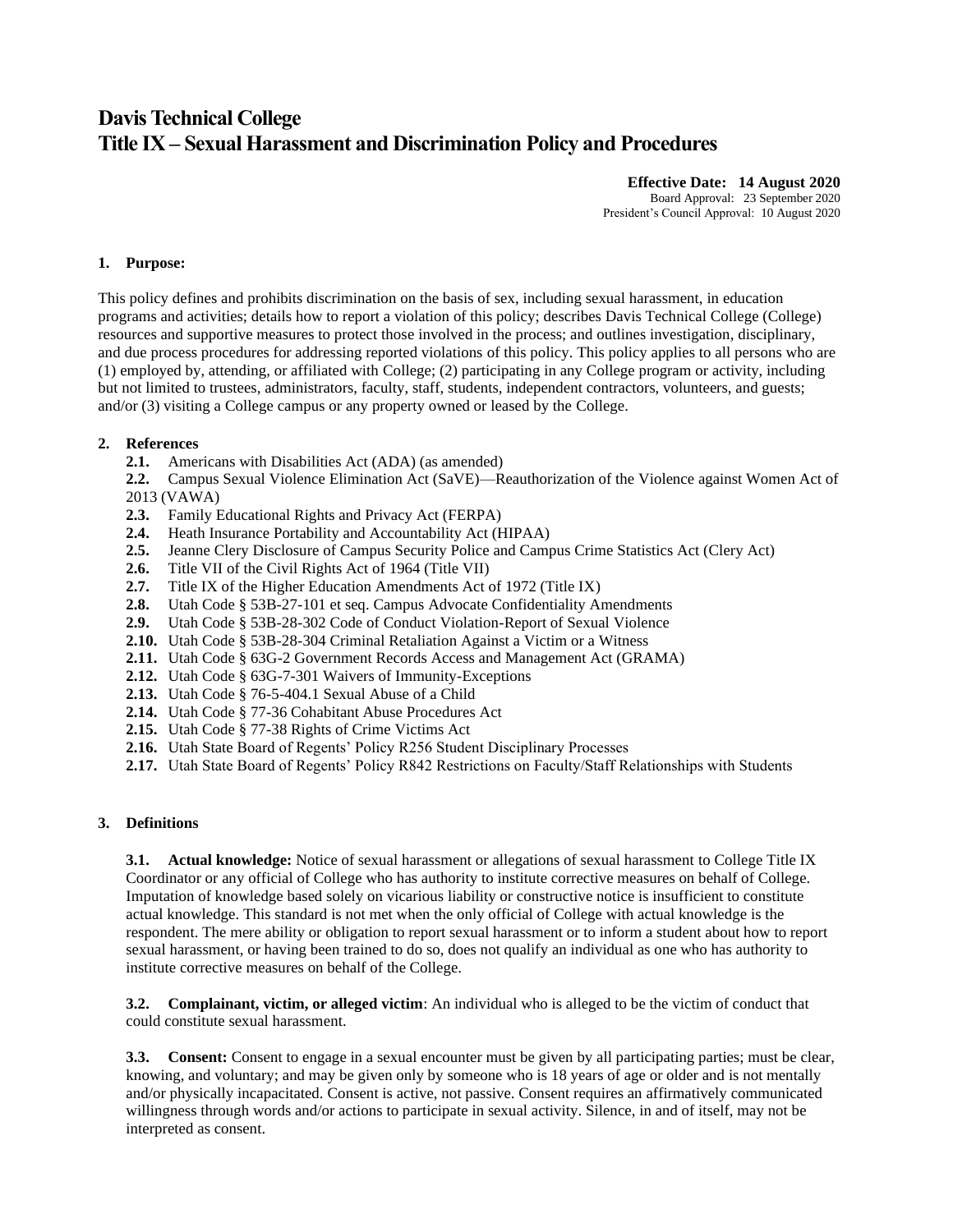#### **Title IX – Sexual Harassment and Discrimination Policy and Procedures** Page 2 of 18

**3.4. Discrimination**: For purposes of this policy, adverse action towards College employees or students in the terms or conditions of employment; College admission or education; access to College programs, services, or activities; or other College benefits or services, on the basis of their inclusion or perceived inclusion (in the case of sexual orientation, gender identity, or gender expression) in the protected classes of sex, pregnancy, pregnancyrelated conditions, sexual orientation, gender identity, or gender expression that has the effect of denying or limiting participation in a College program or activity.

**3.5. Formal Complaint:** A document filed by a complainant or signed by the Title IX Coordinator alleging sexual harassment against a respondent and requesting that College investigate the allegation of sexual harassment. At the time of filing a formal complaint, a complainant must be participating in or attempting to participate in the education program or activity of College with which the formal complaint is filed. A formal complaint may be filed with the Title IX Coordinator in person, by mail, or by electronic mail, by using the contact information required to be listed for the Title IX Coordinator, and by any additional method designated by the College. As used in this paragraph, the phrase "document filed by a complainant" means a document or electronic submission (such as by electronic mail or through an online portal provided for this purpose by the College) that contains the complainant's physical or digital signature, or otherwise indicates that the complainant is the person filing the formal complaint.

**3.6. Incapacitation:** An individual who is incapacitated cannot give consent to engage in a sexual encounter. Incapacitation is defined as the physical and/or mental inability to make informed, rational judgments. Factors that could be indications of incapacitation include but are not limited to mental or physical disability; lack of sleep; alcohol; illegal, date-rape, or prescription drug use; unconsciousness; blackout; or involuntary physical restraint. Being intoxicated by drugs or alcohol does not diminish one's responsibility to obtain consent. The factors to be considered when determining whether consent was given include whether the accused knew, or whether a reasonable person should have known, that the complainant was incapacitated.

**3.7. Party:** Complainant or respondent.

**3.8. Preponderance of evidence:** The evidentiary standard used during a sexual misconduct investigation/review to determine if the allegations occurred and if a College policy violation has occurred. Preponderance of evidence means it is more likely than not, or more than 50 percent in favor, that the misconduct occurred as alleged.

**3.9. Respondent:** Respondent means an individual who has been reported to be the perpetrator of conduct that could constitute sexual harassment.

**3.10. Retaliation:** An action, performed directly or through others, that is aimed to dissuade a reasonable person from engaging in a protected activity or is done in retribution for engaging in a protected activity. Action in response to a protected activity is not retaliatory unless (i) it has a materially adverse effect on the working, academic, or other College-related environment of an individual and (ii) it would not have occurred in the absence of (but for) the protected activity. Examples of protected activities include reporting (internally or externally) a complaint of sexual harassment in good faith, assisting others in making such a report, or honestly participating as an investigator, witness, decision maker, or otherwise assisting, in an investigation or proceeding related to suspected sexual harassment.

**3.11. Sexual harassment:** conduct on the basis of sex that satisfies one or more of the following:(1) An employee of College conditioning the provision of an aid, benefit, or service of College on an individual's participation in unwelcome sexual conduct; (2) Unwelcome conduct determined by a reasonable person to be so severe, pervasive, and objectively offensive that it effectively denies a person equal access to College education program or activity; or (3) "Sexual assault" as defined in 20 U.S.C.  $1092(f)(6)(A)(v)$ , "dating violence" as defined in 34 U.S.C. 12291(a)(10), "domestic violence" as defined in 34 U.S.C. 12291(a)(8), or "stalking" as defined in 34 U.S.C. 12291(a)(30).

**3.12. Sexual Assault Response Team:** A committee of trained interdepartmental College staff working collaboratively to provide services for the College community by offering specialized sexual assault intervention services, including but not limited to ensuring the immediate safety of the alleged victim, taking interim measures as necessary, and remediating the effects of substantiated sexual misconduct.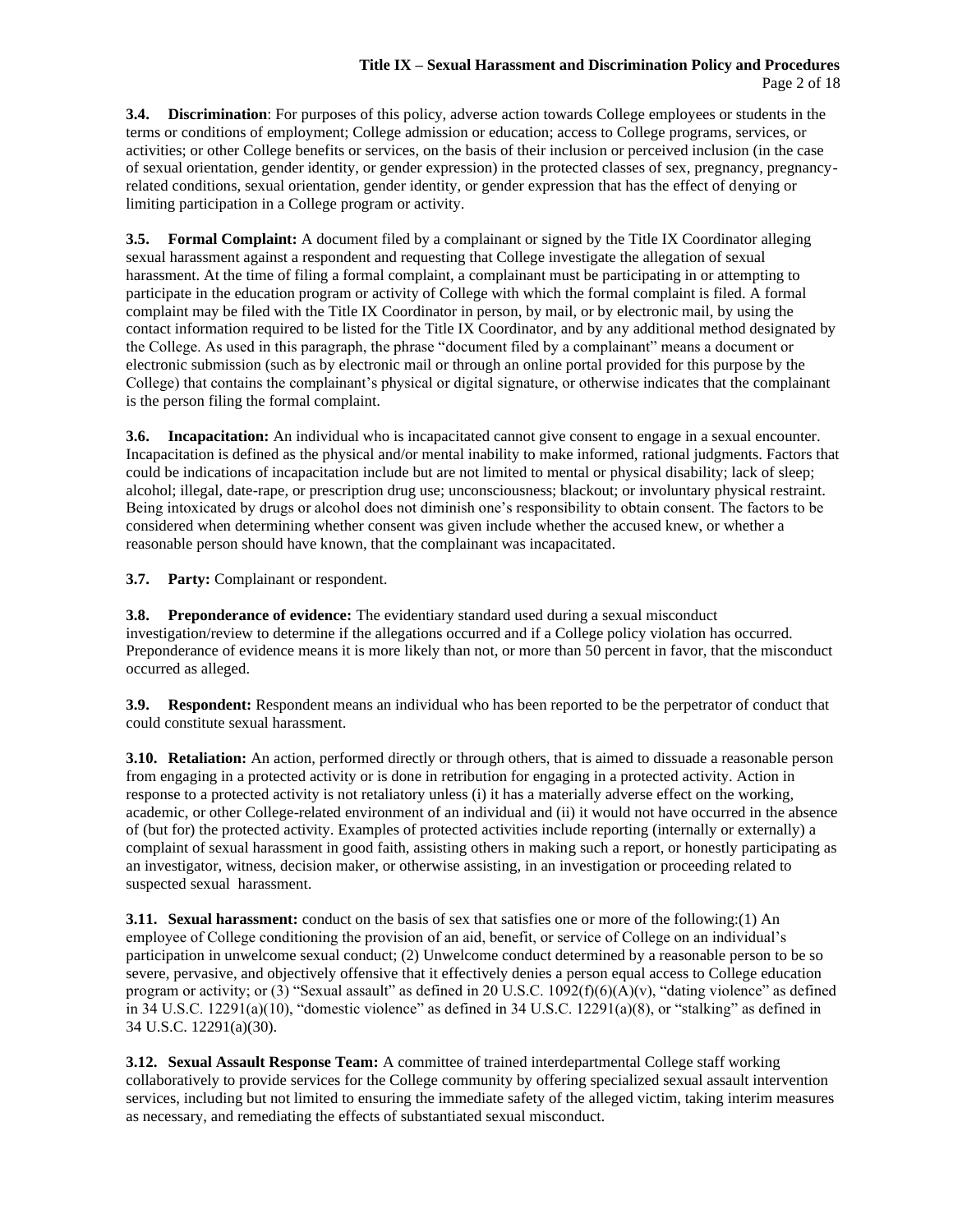## **Title IX – Sexual Harassment and Discrimination Policy and Procedures** Page 3 of 18

**3.13. Supportive Measures:** Non-disciplinary, non-punitive individualized services offered as appropriate, as reasonably available, and without fee or charge to the complainant or the respondent before or after the filing of a formal complaint or where no formal complaint has been filed. Such measures are designed to restore or preserve equal access to College's education program or activity without unreasonably burdening the other party, including measures designed to protect the safety of all parties or the College's educational environment, or deter sexual harassment. Supportive measures may include counseling, extensions of deadlines or other course-related adjustments, modifications of work or class schedules, campus escort services, mutual restrictions on contact between the parties, changes in work or housing locations, leaves of absence, increased security and monitoring of certain areas of the campus, and other similar measures. College must maintain as confidential any supportive measures provided to the complainant or respondent, to the extent that maintaining such confidentiality would not impair the ability of College to provide the supportive measures. The Title IX Coordinator is responsible for coordinating the effective implementation of supportive measures.

**3.14. Title IX Coordinator:** College must designate and authorize at least one employee to coordinate its efforts to comply with its responsibilities under Title 34 of the Code of Federal Regulations, part 106, which employee must be referred to as the "Title IX Coordinator."

**3.15. College community members:** All persons employed by or affiliated with College in any way and persons participating in any College program or activity, including but not limited to trustees, advisory board members, administrators, faculty, staff, students, independent contractors, volunteers, and guests or visitors to any College campus or any property owned or leased by the College.

## **4. Sex Discrimination, Sexual Harassment, and Retaliation Prohibited**

**4.1. Scope of Policy:** This policy applies to all employees of College and any persons participating, or attempting to participate, in any College Program or Activity. To the extent that any other College policies address sex discrimination, sexual harassment, or retaliation, as defined in this policy, this policy and its procedures govern.

**4.2.** The College does not discriminate on the basis of sex in the education program or activity that it operates, as required by Title IX and 34 CFR part 106. The requirement not to discriminate in education programs or activities extends to admission and employment. Inquiries about the application of Title IX and its regulations may be referred to the Title IX Coordinator, to the Department of Education, Office for Civil rights, or both.

**4.3.** The College prohibits sex discrimination, sexual harassment, and retaliation as defined in this policy. Violations of this policy include but are not limited to acts or attempts of dating and relationship violence; domestic violence; discrimination based on sex, pregnancy, pregnancy-related conditions, sexual orientation, gender identity, or gender expression; hostile environment based on sex, pregnancy, pregnancy-related conditions, sexual orientation, gender identity, or gender expression (including intimidation and hazing/bullying); sexual harassment; sexual assault (including nonconsensual sexual contact or nonconsensual sexual intercourse); sexual exploitation (including engaging in sexual trafficking); and stalking.

**4.4. Consent:** All participants in the sexual activity are responsible for ensuring that they have the consent of all involved to engage in sexual activity. Any individual who engages in sexual activity without receiving clear, knowing, and voluntary consent, or in which one of the parties withdraws consent at any point but is forced to participate, has violated this policy. Sexual activity with someone deemed unable to grant clear, knowing, and voluntary consent constitutes a violation of this policy. This includes, but is not limited to, individuals who are:

**4.4.1.** Mentally and/or physically incapacitated for any reason (such as by mental or physical disability; lack of sleep; alcohol; illegal, date-rape or prescription drug use; unconsciousness; blackout; or involuntary physical restraint);

**4.4.2.** Under the age of 18; or

**4.4.3.** Forced to give consent in any way, including but not limited to by coercion, intimidation, duress, deception, threats, implied threats, and/or physical force.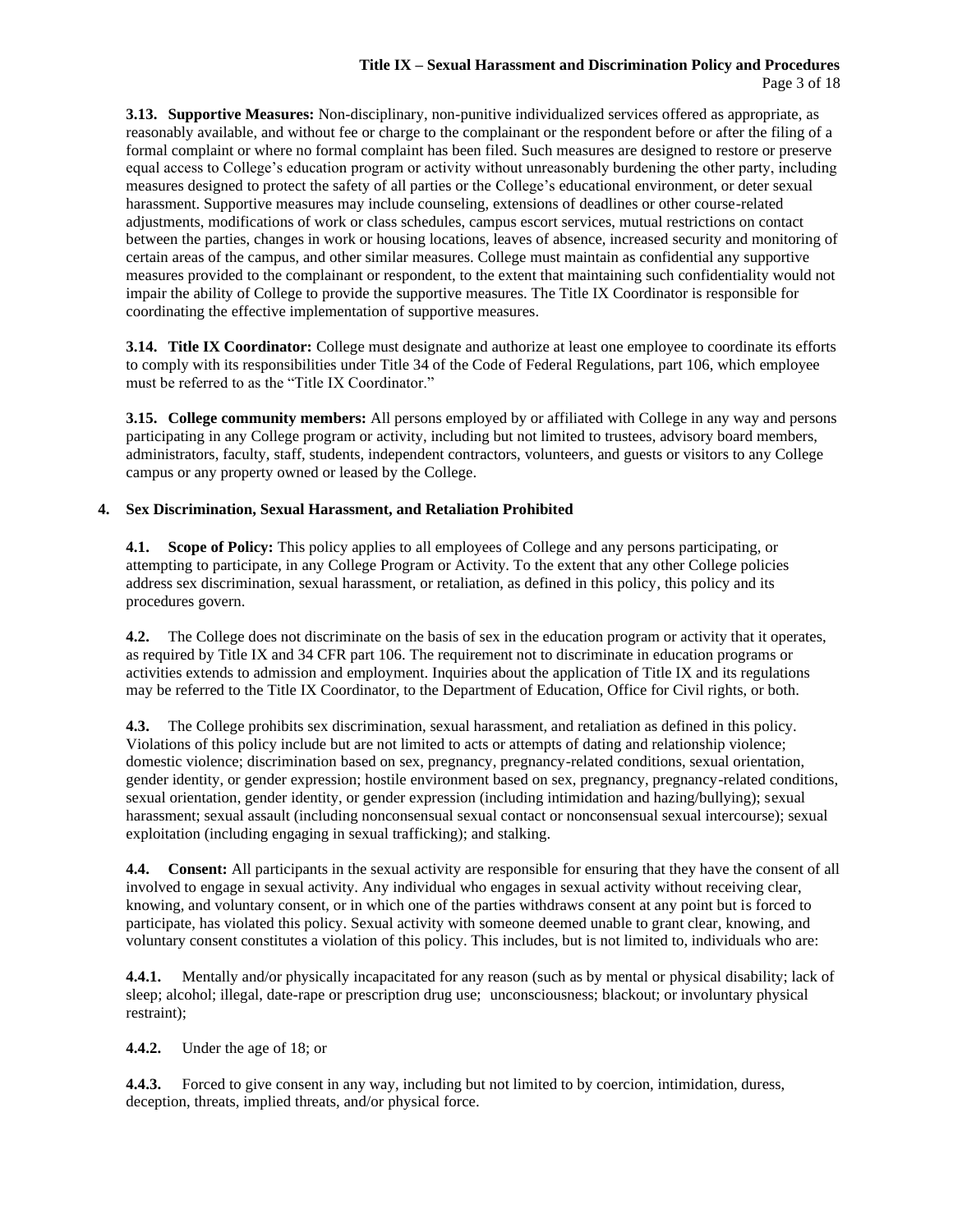**4.4.4.** Consent to any one form of sexual activity does not automatically imply consent to any other forms of sexual activity. Past consent to sexual activity does not imply ongoing future consent. The current or past existence of a relationship does not imply consent. Whether an individual has taken advantage of a position of authority over an alleged victim may be a factor in determining consent or coercion.

**4.5. Sexual Conduct with Subordinate Employees or Students**: Employees shall not engage in sexual conduct with subordinate students or employees unless there has been proper disclosure and potential for abuse of power has been removed. The purpose of this restriction is to prohibit the abuse of power by employees and the exploitation of subordinate students or employees.

**4.5.1.** Subordinate students are College students or applicants whose educational opportunities could be adversely impacted by employees.

**4.5.2.** For purposes of this section, sexual conduct is any sexual relationship or sharing any sexually explicit or lewd communication, image, or photograph. Sharing sexually explicit or lewd communication, image, or photograph does not include any communication, image, or photograph that faculty shares with students as part of a legitimate academic exercise, such as pedagogical requirements for specific classes such as health, science, art, behavioral science, etc.

**4.5.3.** For purposes of this section, educational opportunities include admission, receipt of financial aid, assessment of academic performance, or placement in academic opportunities such as internships, assistantships, and graduation.

**4.5.4.** All employees engaging or intending to engage in sexual conduct with a subordinate student or employee shall immediately disclose the relationship to their direct supervisors and/or the Title IX Coordinator, or be subject to disciplinary action, up to and including termination. Supervisors who receive such reports or who otherwise become aware of such relationships shall promptly report the relationship to the Title IX Coordinator, who shall work with the relevant parties to remove the subordinate relationship to ensure compliance with Utah Code § 63G-7-301 and this policy. If the subordinate relationship cannot be removed or otherwise appropriately managed, the employee shall be subject to discipline, up to and including termination.

**4.6. Retaliation Prohibited:** Neither the College nor any member of the College community may intimidate, threaten, coerce, or discriminate against any individual for the purpose of interfering with any right or privilege secured by Title IX or this policy, or because the individual has made a report or complaint, testified, assisted, or participated or refused to participate in any manner in an investigation, proceeding, or hearing under this policy.

**4.6.1.** Intimidation, threats, coercion, or discrimination, including charges against an individual for policy violations that do not involve sex discrimination or sexual harassment, but arise out of the same facts or circumstances as a report or complaint of sex discrimination, or a report or formal complaint of sexual harassment, for the purpose of interfering with any right or privilege secured by Title IX or this part, constitutes retaliation.

**4.6.2.** Any retaliatory threat or act of violence against victims or witnesses of sexual violence, moreover, is a third-degree felony under Utah Code § 53B-28-304 and may be subject to criminal prosecution.

**4.6.3.** Complaints alleging retaliation may be filed according to the grievance procedures for sex discrimination under this policy.

**4.7.** Nothing in this policy shall be interpreted as diminishing any party's rights protected under the United States Constitution or employee rights under Title VII of the Civil Rights Act of 1964 to be free from discrimination on the basis of race, color, religion, sex, and national origin under.

# **5. Title IX Notification**

**5.1.** The College must notify applicants for admission or employment, students, employees, and all unions or professional organizations holding collective bargaining or professional agreements with the College, of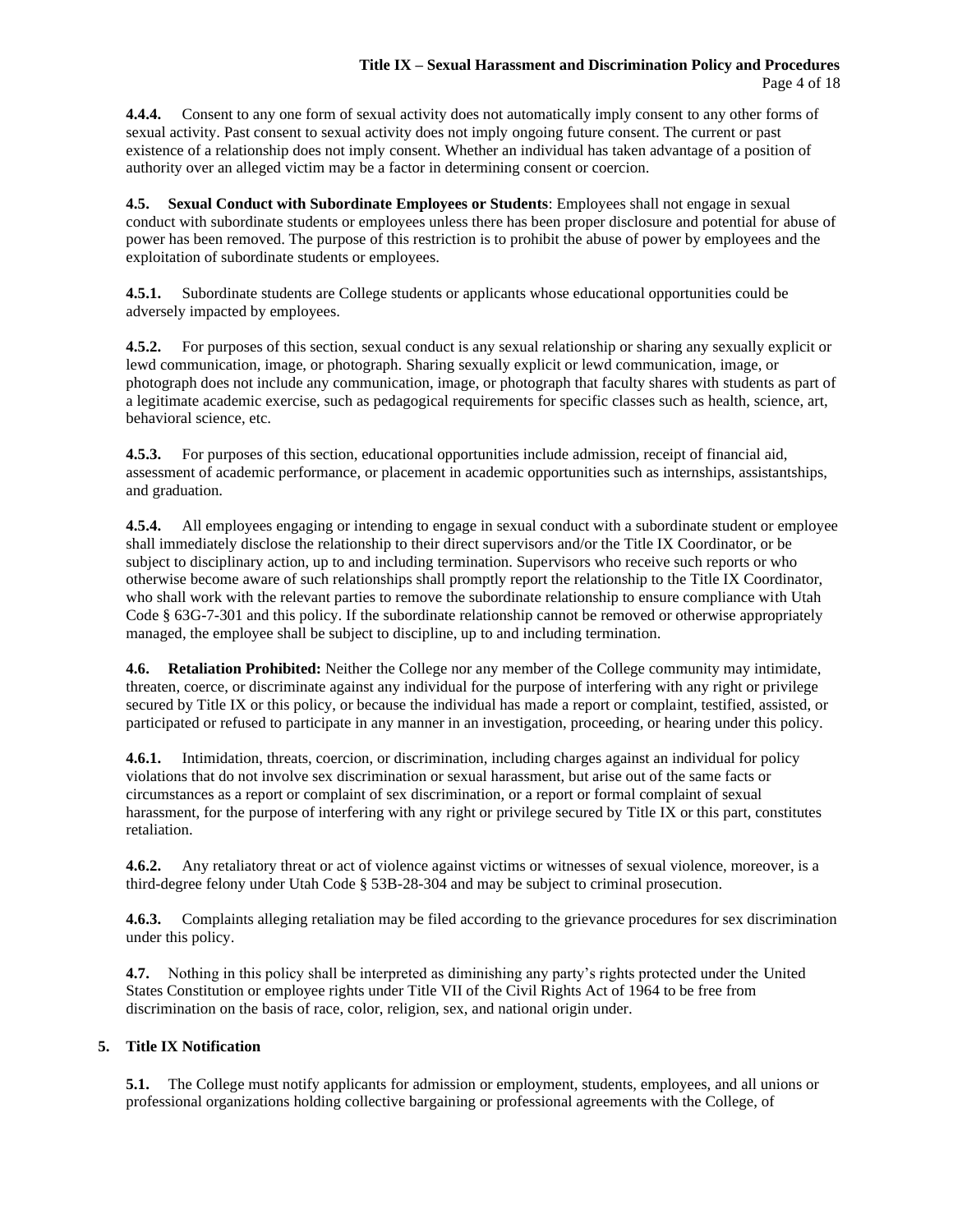**5.1.1.** The name or title, office address, electronic mail address, and telephone number of the employee designated as the Title IX Coordinator.

**5.1.2.** The nondiscrimination policy statement contained in section 4 of this policy, the College's grievance procedures and grievance process, including how to report or file a complaint of sex discrimination, how to report or file a formal complaint of sexual harassment, and how the College will respond.

**5.1.3.** The College must prominently display the contact information and policy statement described in 5.1 on its website and in each handbook or catalog that it makes available to applicants for admission and employment, students, employees, or all unions or professional organizations holding collective bargaining or professional agreements with the College.

# **6. Reporting**

**6.1. 6.1 How to Report.** Any person may report sex discrimination, including sexual harassment (whether or not the person reporting is the person alleged to be the victim of conduct that could constitute sex discrimination or sexual harassment), to the Title IX Coordinator using any of the following methods:

**6.1.1.** In person at the main Kaysville campus (business hours only)

**6.1.2.** By mail 550 East 300 South, Kaysville, UT 84037 (anytime); or by telephone (business hours only); 801- 593-2319 (students); 801-593-2393 (employees)

**6.1.3.** by electronic mail, (anytime); [spencer.kimball@davistech.edu](mailto:spencer.kimball@davistech.edu) (students) or [ric.higbee@davistech.edu](mailto:ric.higbee@davistech.edu) (employees)

**6.1.4.** By any other means that results in the Title IX Coordinator receiving the person's oral or written report.

**6.2. Who Must Report:** The following employees are officials with authority to institute corrective measures who must report sexual harassment or other sex discrimination to the Title IX Coordinator:

**6.2.1.** The president and all employees reporting directly to the president;

**6.2.2.** All supervisors, when reports concern their direct or indirect subordinates as potential complainants or respondents;

**6.2.3.** The Vice President of Quality & Development (Student Affairs), all employees reporting directly to the Vice President of Student Affairs, and all college Directors when reports concern students as potential complainants or respondents.

**6.2.4.** Consistent with Utah Code section 62A-4a-403, anyone who reasonably suspects any incident of sexual harassment or abuse involving a minor shall be immediate report to campus police or the local police department. Employees who become aware of allegations involving a minor shall notify the Title IX Coordinator and their supervisor that they have reported the allegation to the police.

**6.3. Who May Report:** All other faculty, staff, and students who become aware of sex discrimination or harassment are encouraged to report such issues, with the consent of the alleged victim, to the Title IX Coordinator.

**6.4. Who May Not Report**: Licensed mental health counselors and medical professionals working within the scope of their license, or designated advocates authorized by the Title IX Coordinator, generally may not report incidents of sexual harassment except with written consent or in instances of imminent danger or when the victim is a minor or vulnerable adult.

# **7. Confidentiality**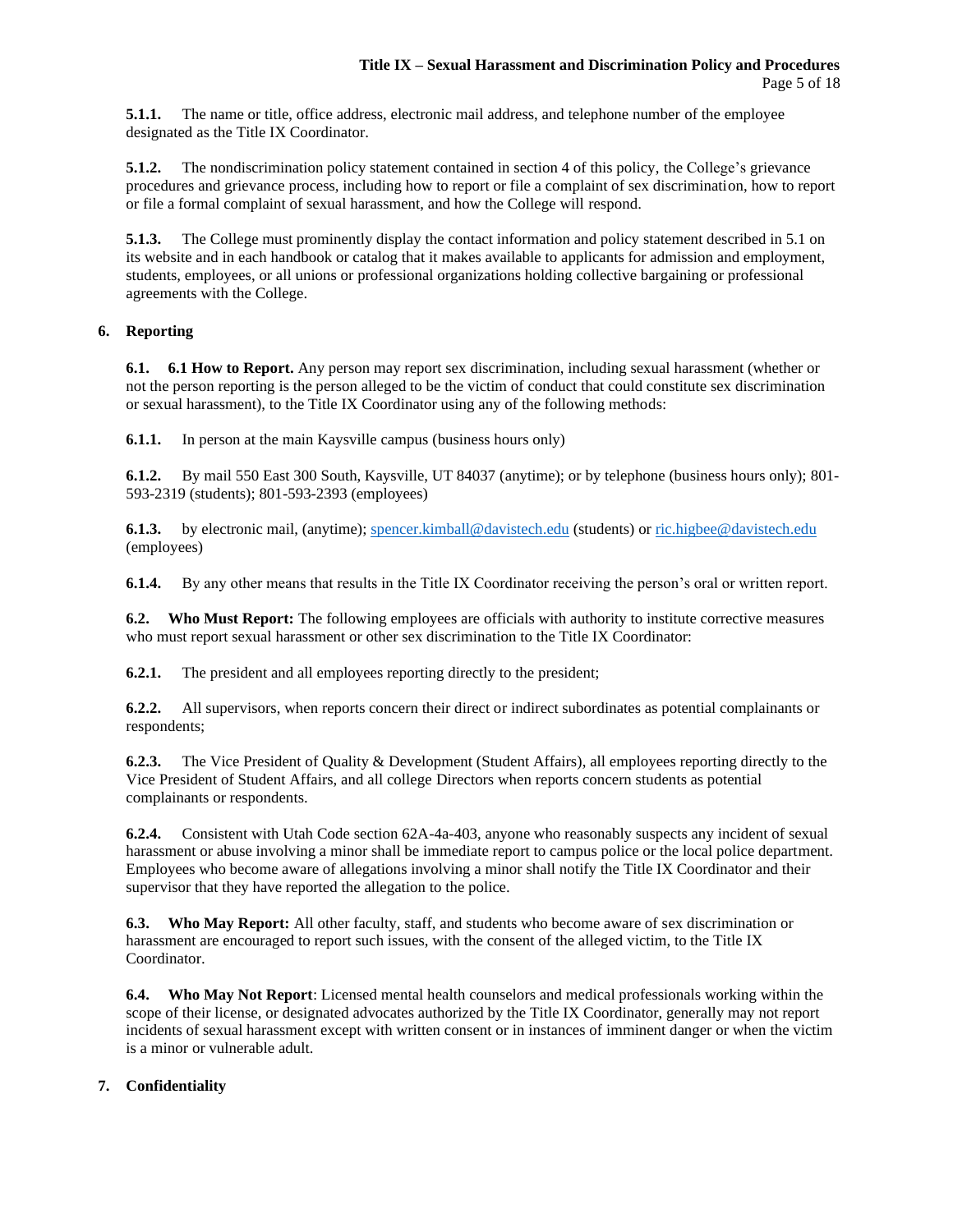**7.1.** The College must maintain as confidential any supportive measures provided to the complainant or respondent, to the extent that maintaining such confidentiality would not impair the College's ability to provide the supportive measures.

**7.2.** The College must keep confidential the identity of any individual who has made a report or complaint of sex discrimination, including any individual who has made a report or filed a formal complaint of sexual harassment, any complainant, any individual who has been reported to be the perpetrator of sex discrimination, any respondent, and any witness, except as may be permitted by the federal *Family Educational Rights and Privacy Act*, its regulations, or as required by *Utah Government Records and Management Act* (*GRAMA*), the federal *Health Information Portability and Accountability Act* (*HIPAA*) or other law, or to carry out the purposes of Title IX, including the conduct of any investigation, hearing, or judicial proceeding arising under Title IX.

**7.3.** The College will protect confidential communications to designated College advocates authorized by the Title IX Coordinator, protected under the Utah *Campus Advocate Confidentiality Amendments* (Utah Code § 53B-28-101 *et seq.*), where disclosure is not required by applicable federal law, including Title IX, Title VII, or the *Clery Act*, or consented in writing*.* 

**7.4. Amnesty**: An individual who makes a good faith report of sexual harassment or sexual violence, as defined at Utah Code 53B-28-201, that was directed at them or another person will not be sanctioned by the College for a violation related to the use of drugs or alcohol that the College discovers because of the report.

# **8. Training**

**8.1.** The College shall train Title IX Coordinators, investigators, decision-makers, and any person who facilitates an informal resolution process on the definition of sexual harassment, the scope of the College's education program or activity, how to conduct an investigation and grievance process including live hearings, appeals, informal resolution processes, and how to serve impartially, including by avoiding prejudgment of the facts at issue, conflicts of interest, and bias.

**8.1.1.** Training materials must not rely on sex stereotypes and must promote impartial investigations and adjudications of formal complaints of sexual harassment.

**8.2.** The College will train decision-makers how to determine issues of relevance of questions and evidence, including when questions and evidence about the complainant's sexual predisposition or prior sexual behavior are not relevant, on evidentiary standards, and on live hearing procedures.

**8.3.** The College also must ensure that investigators receive training on issues of relevance to create an investigative report that fairly summarizes relevant evidence.

**8.4.** The College will provide training to the Title IX Coordinator(s), hearing officer(s), and other necessary parties on all technology to be used in Live Hearings.

**8.5.** All materials used to train Title IX Coordinators, investigators, decision-makers, and any person who facilitates an informal resolution process must be made publicly available on the College's website.

# **9. Recordkeeping**

**9.1.** The Director of Human Resources must maintain the following records for a period of seven years:

**9.1.1.** Each sexual harassment investigation including any determination regarding responsibility and any audio or audiovisual recording or transcript required by this policy, any disciplinary sanctions imposed on the respondent, and any remedies provided to the complainant designed to restore or preserve equal access to College's education program or activity;

**9.1.2.** Any appeal and the result;

**9.1.3.** Any informal resolution and the result; and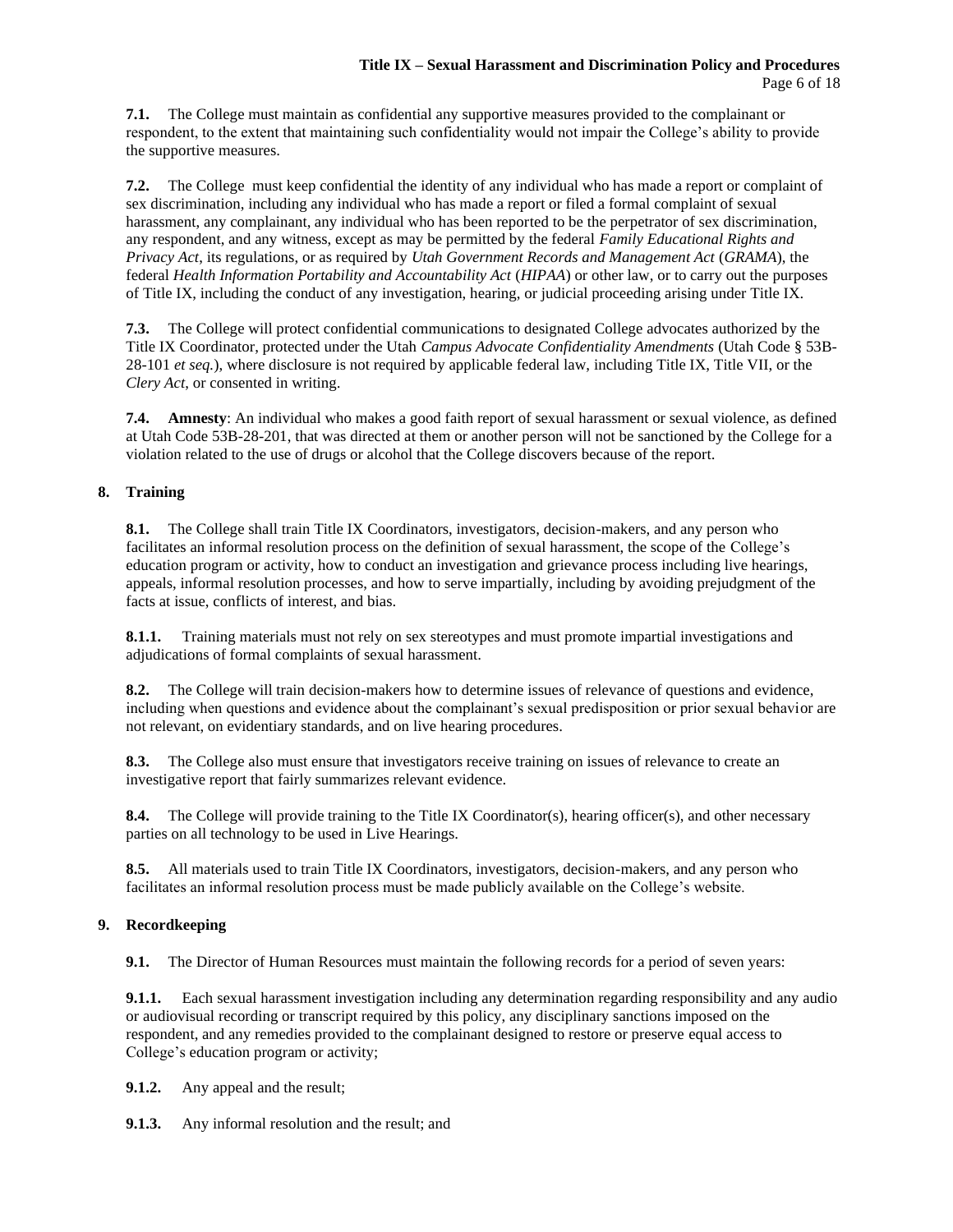**9.1.4.** All materials used to train Title IX Coordinators, investigators, decision-makers, and any person who facilitates an informal resolution process.

**9.2.** For each report to the Title IX Coordinator of sexual harassment in a College education program or activity against a person in the United States, the Title IX Office must create, and maintain for a period of seven years, records of any actions, including any supportive measures, taken in response to a report or formal complaint of sexual harassment. In each instance, the Title IX Office must document the basis for its conclusion that its response was not deliberately indifferent, and document that it has taken measures designed to restore or preserve equal access to the College's education program or activity. If the College does not provide a complainant with supportive measures, then the Title IX Office must document the reasons why such a response was not clearly unreasonable in light of the known circumstances. The documentation of certain bases or measures does not limit the College in the future from providing additional explanations or detailing additional measures taken.

#### **10. Preliminary Review of Reports and Formal Complaints**

**10.1. Scope and Applicability of These Procedures:** All reports and formal complaints of sex discrimination, sexual harassment and retaliation, as defined in this policy, are subject to the procedures set forth in this section.

## **10.2. Preliminary Review of Reports of Sexual Harassment:**

**10.2.1. General Response:** Upon receiving a report of sexual harassment, the Title IX Coordinator shall promptly contact the complainant to (1) discuss the availability of supportive measures, (2) consider the complainant's wishes with respect to supportive measures, (3) inform the complainant of the availability of supportive measures with or without the filing of a formal complaint, and (4) explain the process for filing a formal complaint.

**10.2.1.1. Non-student Employee Leave:** A non-student employee respondent may be placed on administrative leave in accordance with the Disciplinary Sanctions of Personnel Policy.

**10.2.2.** The Title IX Coordinator must further assess the reported conduct for any Clery obligations, including issuance of a timely warning, and report to campus or local law enforcement when necessary.

#### **10.3. Grievance Process General Principles:**

**10.3.1.** Complainants, respondents, and witnesses shall be treated equitably and with respect throughout the grievance proceedings.

**10.3.1.1.** College will evaluate all relevant evidence—both inculpatory and exculpatory—objectively and determine credibility without respect to a person's status as complainant, respondent, or witness.

**10.3.2.** Deadlines and timeframes provided in this policy may extended for good cause with written notice to the parties and the reasons for the extension. Good cause may include considerations such as the absence of a party, a party's advisor, or witness; concurrent law enforcement activity; or the need for language assistance or accommodation of disabilities.

**10.3.2.1.** Parties may submit a request for a temporary delay to the Title IX coordinator. Any request for temporary delay or limited extension should include a good cause statement and the reason(s) for the request. If no good cause exists, Title IX Coordinator will deny the requesting party's request in writing.

**10.3.3.** Any person designated as a Title IX Coordinator, investigator, or decision maker shall be free of conflict of interest or bias for or against Complainants or Respondents generally or individually.

**10.3.4.** Respondents, complainants, and witnesses shall not knowingly make materially false statements or knowingly submit materially false information during the grievance process. However, a determination regarding responsibility alone is not sufficient to conclude that any individual proffered a material falsehood.

**10.3.5.** Complainants and respondents shall have supportive measures made available and be given the opportunity to request modifications necessary for physical and/or emotional safety.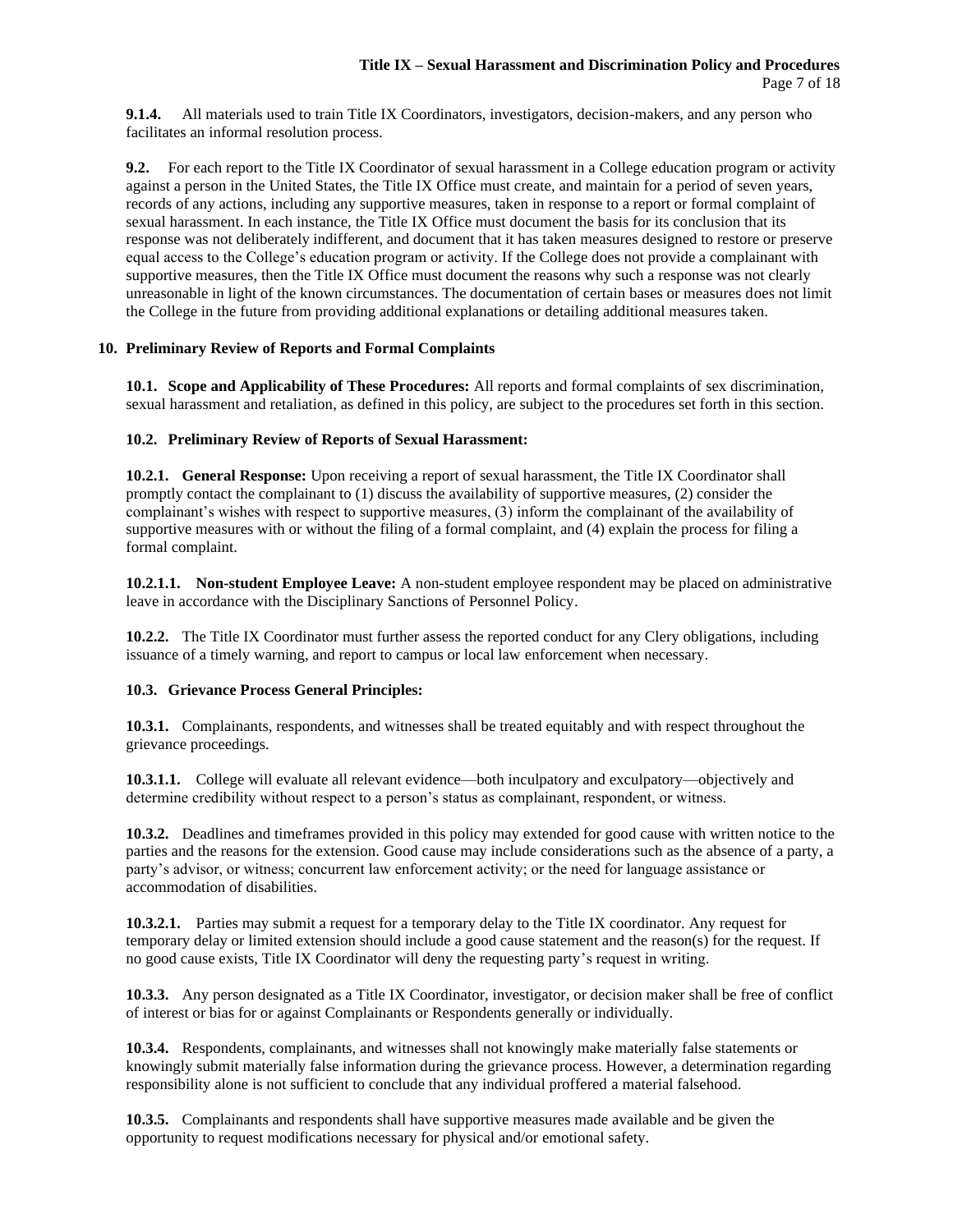**10.3.6.** Complainants, respondents, and other participants in the Title IX process may request accommodations necessary under the *Americans with Disabilities Act* (*ADA*) through the Title IX Coordinator, who will refer the request to the appropriate ADA coordinator and then implement approved accommodations.

**10.4. Formal Complaint:** A formal complaint is a document filed by a complainant or signed by the Title IX Coordinator alleging sex discrimination, sexual harassment, or retaliation. A formal complaint may be filed by a complainant who is participating in or attempting to participate in an education program or activity of College at the time of filing the formal complaint.

**10.4.1.** A formal complaint shall be filed with the Title IX Coordinator in person, by mail, or by electronic mail, by using the contact information posted for the Title IX Coordinator in section 6.1 above.

**10.4.2.** The formal complaint shall contain written notice of the allegations of sex discrimination, sexual harassment, or retaliation, including a concise statement describing the incident, when and where the misconduct occurred, why the complainant believes it violates College policy, and a proposed resolution. The complainant shall be instructed to provide and preserve all corroborating or potentially relevant evidence in any format, list potential witness names, and sign the statement. From this information, the Title IX Coordinator shall prepare a Notice of Investigation as defined in Section 11.4.1.1.

**10.4.3.** By filing a formal complaint, the complainant is giving consent for the Title IX Coordinator, designated deputy coordinators, and/or investigators to discuss the information provided with other persons who may have relevant factual knowledge of the circumstances of the complaint, and is authorizing the collection and examination of all records and other documentation relevant to the complaint.

**10.4.4.** When the Title IX Coordinator signs a formal complaint, the Title IX Coordinator is not a Complainant or otherwise a party under this policy and must comply with the requirements of impartiality under this policy.

**10.4.5. Consolidation of Formal Complaints:** The College may consolidate formal complaints against more than one respondent, or by more than one complainant against one or more respondents, or by one party against the other party, where the allegations of sexual harassment arise out of the same facts or circumstances.

**10.4.6. Dismissal of the Formal Complaint:** The College must investigate all allegations in a formal complaint unless the conduct alleged in the formal complaint:

**10.4.6.1.** Would not constitute sexual harassment as defined in this policy even if proved;

**10.4.6.2.** Did not occur in the College's education programs or activities; or

**10.4.6.3.** Did not occur against a person in the United States.

**10.4.7.** If the conduct falls within the criteria outlined in 10.4.6, the College must dismiss the formal complaint regarding that conduct for the purposes of Title IX; such dismissal does not preclude action under another provision of College code of conduct or policy.

**10.4.8.** The College may dismiss the formal complaint or any allegations therein, if at any time during the investigation or hearing:

**10.4.8.1.** A Complainant notifies the Title IX Coordinator in writing that the Complainant wants to withdraw the formal complaint or any allegations therein;

**10.4.8.2.** The Respondent is no longer enrolled or employed by the College; or

**10.4.8.3.** Specific circumstances prevent the College from gathering evidence sufficient to reach a determination as to the formal complaint.

**10.4.9.** Upon a required or permitted dismissal of the formal complaint, the Title IX Coordinator shall promptly send written notice of the dismissal and the reason(s) therefor simultaneously to the parties.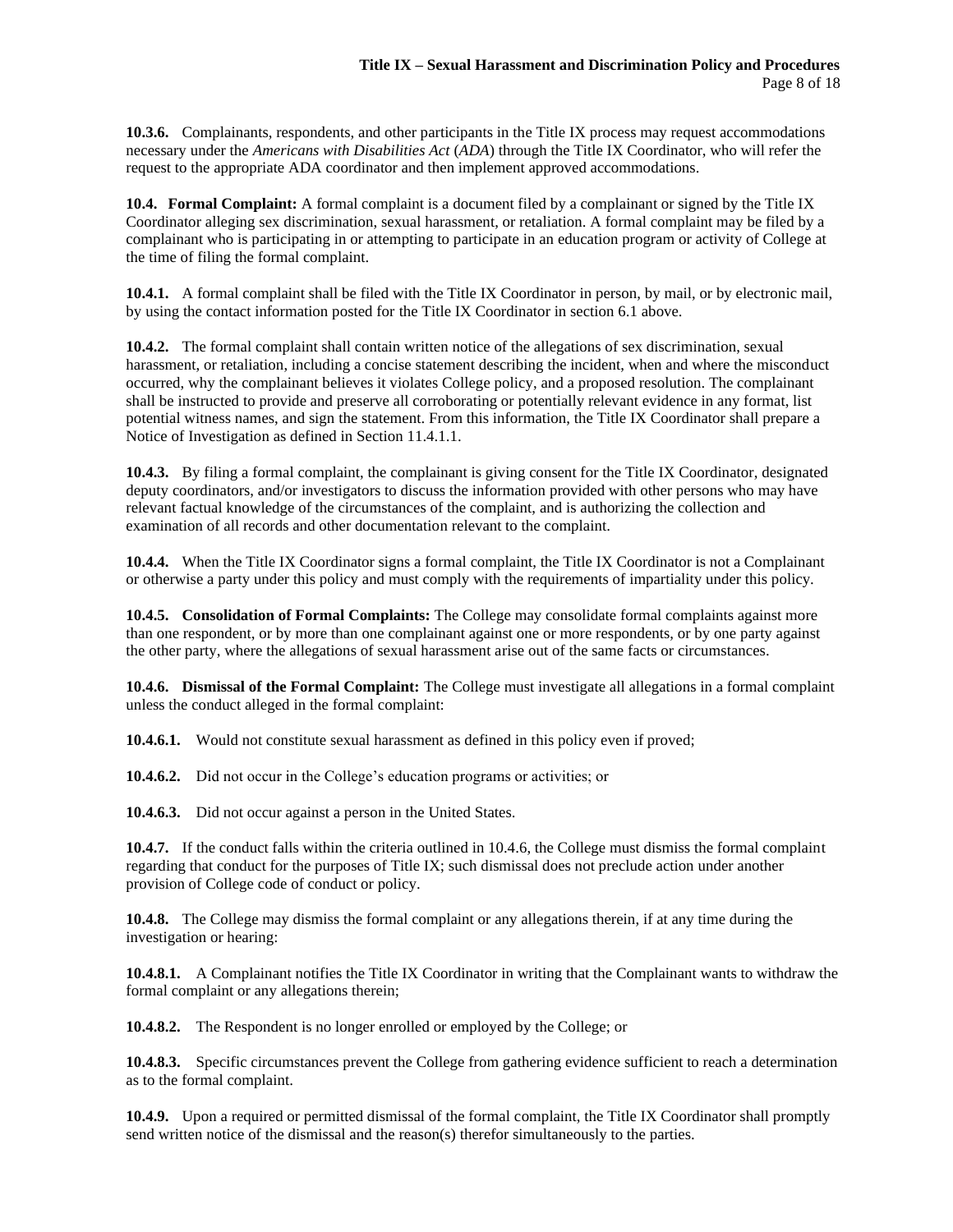**10.4.10.** Any party may appeal the dismissal of a formal complaint in accordance with section 14 of this policy.

## **11. Informal Resolution**

**11.1. 11.1** College may offer an informal resolution process only after a formal complaint is filed. Informal resolution may include a limited inquiry into the facts, but typically does not include an investigation. Informal resolution should be flexible enough to meet the needs of each case, and may include mediating an agreement between the parties, separating the parties, referring the parties to counseling programs, conducting targeted preventive educational and training programs, or providing remedies for the individual harmed by the offense.

**11.2. 11.2** Participation in the informal resolution process is voluntary; the College may not require either party to engage in informal resolution as a condition of enrollment or employment or enjoyment of any other right, waiver of the right to investigation and adjudication of formal complaints of sexual harassment.

**11.2.1.** The College is not obligated to offer or facilitate informal resolutions. Because each case is different, the Title IX Coordinator shall determine whether a formal complaint of sexual harassment, discrimination, or retaliation is appropriate for informal resolution.

**11.3.** At any time before reaching a determination regarding responsibility the Title IX Coordinator may facilitate an informal resolution process, such as mediation, that does not involve a full investigation and adjudication:

**11.3.1.** Provides to the parties a written notice disclosing: the allegations, the requirements the informal resolution process including the circumstances under which it precludes the parties from resuming a formal complaint arising from the same allegations, provided, however, that at any time prior to agreeing to a resolution, any party has the right to withdraw from the informal resolution process and resume the grievance process with respect to the formal complaint, and any consequences resulting from participating in the informal resolution process, including the records that will be maintained or could be shared;

**11.3.2.** Obtains the parties' voluntary, written consent to the informal resolution process; and

**11.3.3.** Does not offer or facilitate an informal resolution process to resolve allegations that an employee sexually harassed a student.

**11.4.** The College endeavors to conclude informal resolution promptly and shall keep a written record of all informal resolution efforts in accordance with section Rxxx of this policy.

**11.5.** After concluding informal resolution of a complaint, the Title IX Coordinator shall notify the complainant and respondent of the resolution that was agreed upon.

#### **12. Formal Investigations**

**12.1.** If a Complainant files a formal complaint or the Title IX Coordinator signs a formal complaint, the College shall conduct a thorough, impartial investigation by interviewing witnesses, collecting documentary evidence, and preparing a written report of findings. The College reserves the right to engage an outside investigator to conduct the investigation. Investigations under this policy shall incorporate the following standards:

**12.1.1.** The burden of proof and the burden of gathering evidence sufficient to reach a determination rests on the College and not on the parties.

**12.1.1.1.** The College shall not access, consider, disclose, or otherwise use a party's records that are made or maintained by a physician, psychiatrist, psychologist, or other recognized professional or paraprofessional acting in the professional's or paraprofessional's capacity, or assisting in that capacity, and which are made and maintained in connection with the provision of treatment to the party, unless the College obtains the party's voluntary, written consent to do so for a grievance process under this policy.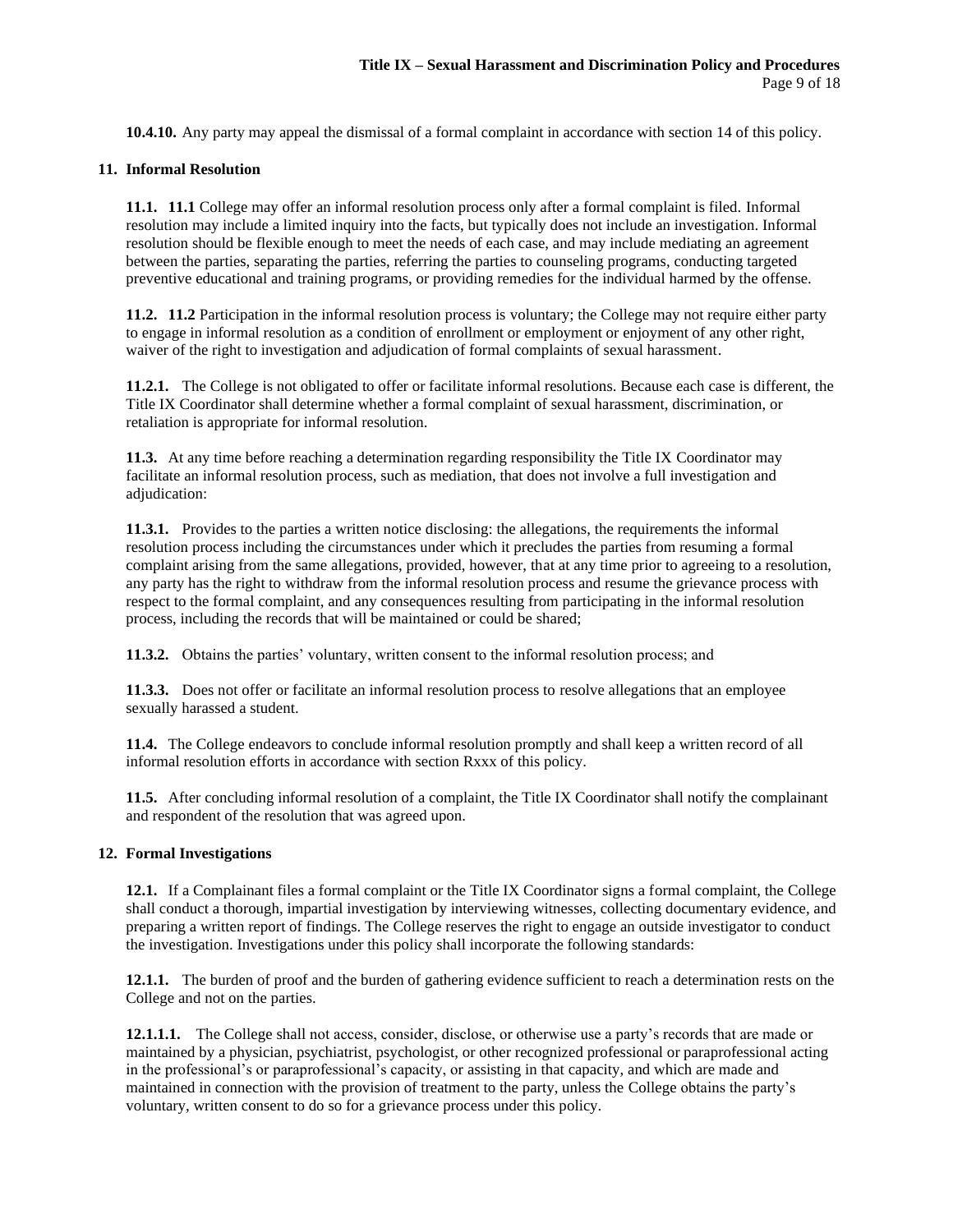**12.1.2.** The College shall presume the Respondent is not responsible for the alleged conduct until a determination regarding responsibility is made at the conclusion of the grievance process.

**12.1.3.** The College will not restrict the ability of either party to discuss the allegations under investigation or to gather and present relevant evidence. This section notwithstanding,

**12.1.3.1.** Retaliation is prohibited. Attempts to alter or prevent a witness's or party's testimony are forms of prohibited retaliation.

**12.1.3.2.** Parties may be directed to cease communications with one another (i.e., a "no contact order").

**12.1.3.3.** Parties' communications remain subject to state laws protecting against defamation and tortious invasions of privacy, such as intrusion upon seclusion, publication of private facts, and false light claims.

**12.1.4.** The College shall provide an equal opportunity for the parties to present witnesses, including fact and expert witnesses, and other inculpatory and exculpatory evidence.

**12.1.5.** Investigators or others shall not question the complainant about, or otherwise seek evidence, regarding the Complainant's sexual predisposition or prior sexual conduct with anyone other than the respondent(s).

**12.1.6.** Parties may choose to be accompanied by an advisor of their choice, who may be an attorney, to any related meeting or proceeding. The advisor may not disrupt the meetings or other proceedings or speak on behalf of the party. Generally, the advisor is limited to listening and quietly conferring with the party. If an advisor is disruptive even after warning, the investigator may exclude them from meetings.

**12.1.7.** At any time before or during the investigation, the investigator may recommend that the College provide support measures for the parties or witnesses. Any individual's intentional interference with support measures may be considered retaliatory and a separate violation of this policy.

**12.1.8.** If either party fails to participate in the investigation, the investigator(s) may make findings without the response of that party, potentially leading to an unfavorable outcome for that party, or College may dismiss the case according to section 13.7 of this policy.

**12.1.9.** The College will provide to a party whose participation is expected or invited, written notice of the date, time, location, participants, and purpose of all hearings, investigative interviews, or other meetings, with sufficient time for the party to prepare to participate.

**12.1.10.** College will provide each parties with equal opportunity to inspect and review any evidence obtained as part of the investigation that is directly related to the allegations raised in the formal complaint, including all inculpatory or exculpatory evidence, whether relied upon or not in reaching findings, so that each party can meaningfully respond to the evidence prior to the conclusion of the investigation.

**12.2.** The Title IX Coordinator shall choose the investigator(s), except in cases where the Title IX Coordinator or others involved in the investigation have a conflict of interest, in which case the College's Office of General Counsel shall select internal or external impartial investigator(s).

**12.3.** Upon initiating an investigation, the College shall provide the parties with a copy of the formal complaint, a notice of investigation, and a copy of this policy. A notice of investigation shall include statements informing the parties that the Respondent is presumed not responsible for the alleged conduct and that a determination of responsibility is made at the conclusion of the grievance process; that the parties may have an advisor of their choice, who may be, but is not required to be, an attorney, and who may inspect and review evidence; and inform the parties of any provision in the College's code of conduct that prohibits knowingly making false statements or knowingly submitting false information during a grievance process.

**12.4.** If, at any point during the investigation, the College determines a need to investigate allegations not included in the formal complaint, the College must provide notice of the additional allegations to the parties, if known.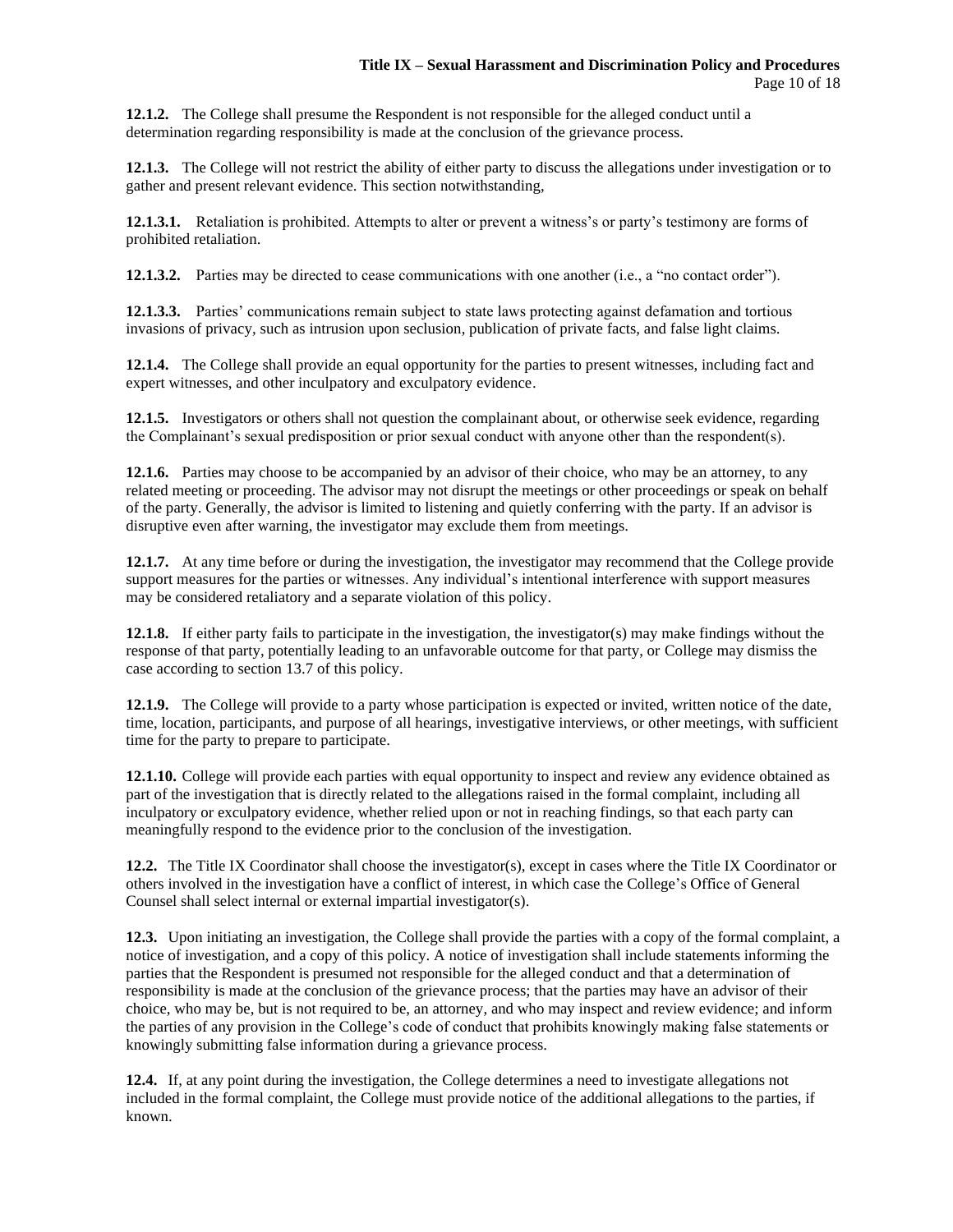**12.5.** Upon conclusion of the investigative fact-finding, the investigator(s) shall prepare a draft report that summarizes the complainant's allegations and respondent's responses, summarizes the relevant evidence and the material witnesses supporting or opposing the allegation(s), and includes preliminary findings.

**12.6.** Before the report is finalized, investigators will give Complainant and Respondent and their advisors equal opportunity to review any evidence obtained as part of the investigation that is directly related to the allegations in the formal complaint, including evidence upon which the College does not intend to rely in reaching a determination of responsibility, whether inculpatory or exculpatory, in electronic or hard copy format.

**12.7.** The parties may submit a written response or information to the investigator within ten business days of the date of the notice of the opportunity to review the draft report and evidence. This is the parties' final opportunity to submit any additional information or witnesses. In the absence of good cause, investigators shall not consider information discoverable through the exercise of due diligence that is not provided to the investigator(s) at this juncture.

**12.7.1.** Investigator(s) shall consider any written response, information, or evidence provided by the parties.

**12.8.** The investigator(s) shall prepare a final investigation report that contains a statement of the allegations, the positions/responses of the parties, a summary of relevant evidence and material witnesses the investigator(s) relied on, and recommended findings of fact.

**12.8.1.** A recommended decision of "unfounded" indicates that the investigator believes either that there is insufficient evidence to conclude that the event(s) occurred as alleged, or even if the event(s) occurred, it/they did not constitute sexual harassment or retaliation.

**12.8.2.** A recommended decision of "inconclusive" means that the investigator believes the evidence provided by both parties did not reach a preponderance of evidence in favor of either party.

**12.8.3.** A recommended decision of "substantiated" means that the investigator believes the events occurred as alleged by a preponderance of evidence in favor of the complainant.

**12.9.** The Title IX Coordinator, or designee, and an attorney assigned by the Office of the General Counsel shall review each final investigation report or summary before it is finalized to ensure compliance with this policy.

**12.10.** The final report shall be provided to the parties and their advisors, if any, in an electronic or hard copy format, at least ten days prior to any hearing under this policy, for their review and written response.

**12.11.** The final investigation report shall be submitted to the responsible College administrator designated below with authority to implement actions and/or discipline necessary to resolve the complaint (unless a conflict of interest exists, in which case the Office of General Counsel will recommend to the President a designee to serve as an alternative responsible College administrator) and the Title IX Coordinator. The final investigation report shall be kept in the investigation file and may be used as evidence in other related proceedings, such as subsequent complaints, disciplinary actions, and/or hearings or appeals.

| <b>Respondent's Affiliation with the College</b>                                                                       | <b>Responsible College Administrator</b>                                                                                                                                |
|------------------------------------------------------------------------------------------------------------------------|-------------------------------------------------------------------------------------------------------------------------------------------------------------------------|
| Student                                                                                                                | Designated Student Conduct administrator (the Director                                                                                                                  |
|                                                                                                                        | of Student Services, if not serving in the role of the                                                                                                                  |
|                                                                                                                        | investigator on the matter or another conflict exists)                                                                                                                  |
| Faculty member                                                                                                         | Vice President of Instruction                                                                                                                                           |
| Executive employee or direct report of a<br>vice president                                                             | Vice President of the relevant department                                                                                                                               |
| Administration or staff member who is not<br>an executive employee and does not report<br>directly to a vice president | Direct report of the vice president or another senior-<br>level administrator designated by the vice president of<br>the department in which the respondent is employed |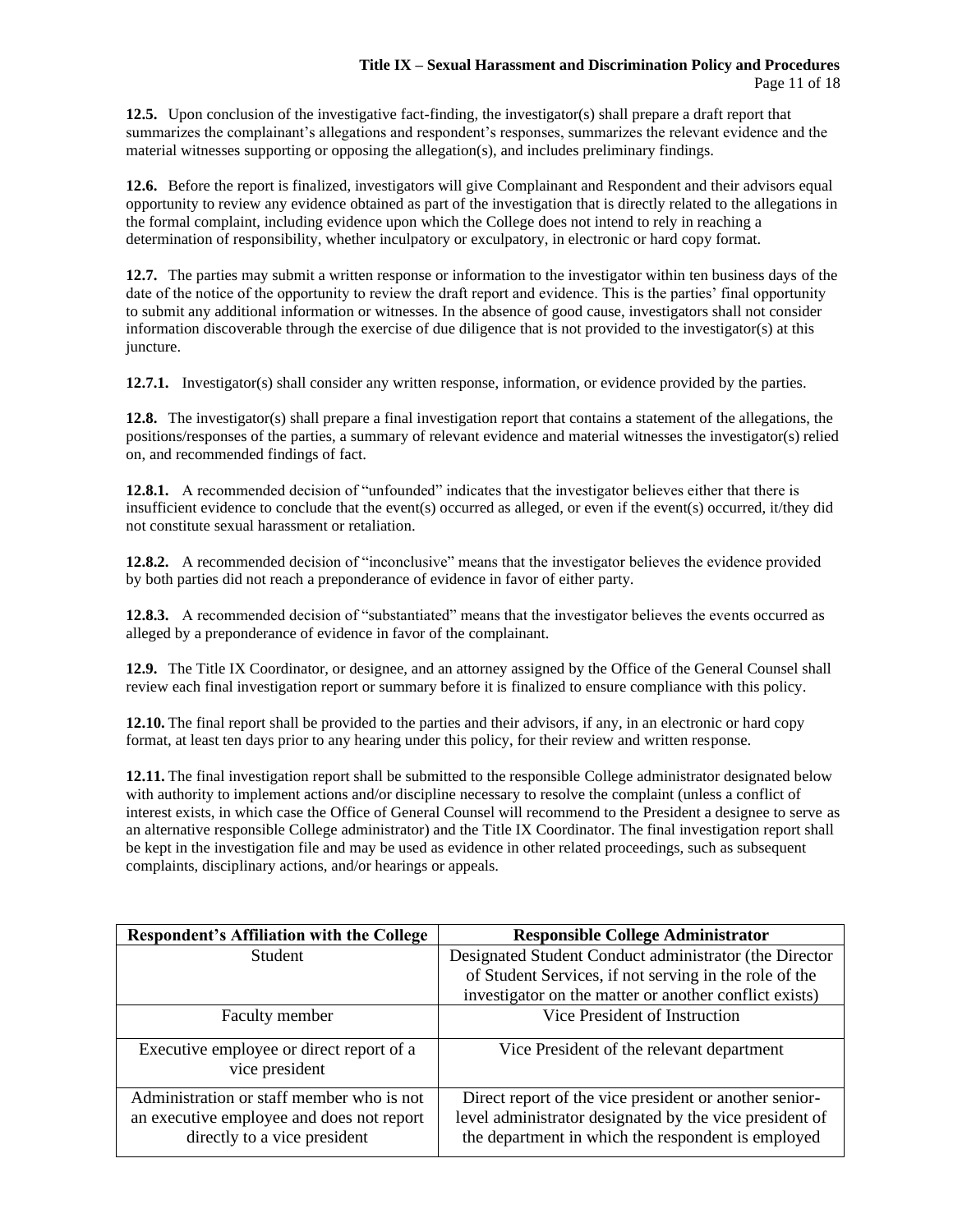| Vice president or direct report of the<br>College President | College President                         |
|-------------------------------------------------------------|-------------------------------------------|
| Contractor, vendor, or visitor                              | Vice President of Administrative Services |

**12.12.** Nothing in this procedure shall be interpreted to alter the status of otherwise at-will employees.

## **13. Live Hearings**

**13.1.** Upon receipt of the Final Investigation Report, the Title IX Coordinator will have ten business days to appoint a Hearing Officer.

**13.2.** Upon appointing a Hearing Officer, the Title IX Coordinator will issue to the parties and the parties' advisors, in either an electronic or hard copy format, a Notice of Hearing containing dates, deadlines, and/or requirements appropriate for the orderly administration of the live hearing as determined by the hearing officer or panel assigned to the live hearing under this policy.

**13.2.1.** The Notice of Hearing will contain a statement informing the parties that the College must, upon either party's request, provide for a live hearing where the parties are located in separate rooms with technology enabling the Hearing Officer and the parties to simultaneously see and hear the party or witnesses answering questions.

#### **13.3. Required disclosures:**

**13.3.1.** As outlined in Section 11, the parties and the parties' advisors received in either an electronic or hardcopy format a copy of the Final Investigation Report and all evidence, exculpatory or inculpatory—whether or not the evidence was relied upon to reach the findings in the Final Investigation Report—related to the allegations in the Formal Complaint.

**13.3.2. Disclosure of expert testimony.** A party shall disclose the identity of any person who may be used at hearing to present expert opinion evidence to the College and other parties no later than five business days prior to the date of the Live Hearing.

**13.3.2.1.** Unless otherwise stipulated, this disclosure shall be accompanied by a written report prepared and signed by the witness or party. The report shall contain the subject matter on which the expert is expected to testify; the substance of the facts and opinions to which the expert is expected to testify; a summary of the grounds for each opinion; and the expert's qualifications of the witness.

**13.3.2.2.** A party seeking to present the testimony of an expert witness at the Live Hearing shall certify that the individual providing the expert testimony is qualified to offer the opinions.

**13.3.2.3.** The Hearing Officer may exclude expert testimony that is not relevant.

**13.3.3.** At least seven calendar days before the hearing date, the institution, Complainant and Respondent must provide each other a list of witnesses and documents that they will be presenting to the hearing officer.

**13.4. Advisors:** Parties may be accompanied to the Live Hearing by the advisor, who may be, but is not required to be, an attorney.

**13.4.1.** College will not limit the choice or presence of a party's advisor, but the Hearing Officer may limit an advisor's participation if the advisor becomes unreasonably disruptive to the proceedings.

**13.4.2.** If an attorney appears on behalf of a party, notice served on the attorney is considered notice to the party.

**13.4.3.** Advisors may participate in the Live Hearing by asking the other party and any witnesses all relevant questions and follow-up questions, including those challenging the party's credibility.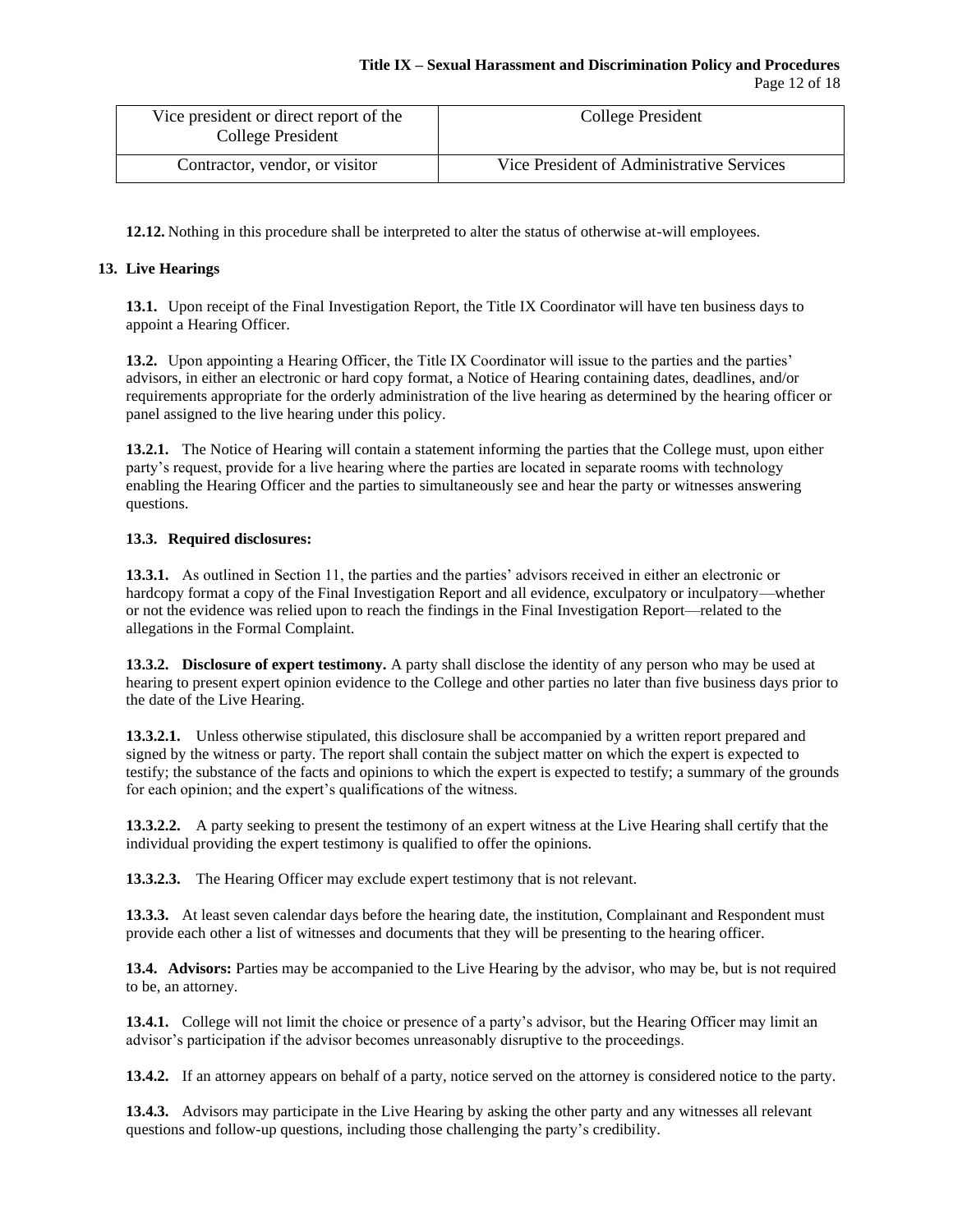**13.4.3.1.** Cross-examination at the live hearing must be conducted directly, orally, and in real time by a party's advisor and never by a party personally.

**13.4.3.2.** If a party does not have an advisor present at the live hearing, College must provide without fee or charge to that party, an advisor of College's choice, who may be, but is not required to be, an attorney, to conduct cross-examination on behalf of that party.

**13.5.** The College is not a party to the Live Hearing, but it shall be the College, not the parties, that bears the burden of producing evidence through the investigative report to the Hearing Officer.

**13.5.1.** The College must remain objective and impartial throughout the grievance process, including impartially presenting the investigative report to the Hearing Officer for determination.

**13.5.2.** The standard of proof for determining responsibility is preponderance of the evidence.

#### **13.6. Hearing Officer Responsibilities**

**13.6.1.** The Hearing Officer cannot be the same person(s) as the Title IX Coordinator or the investigator(s).

**13.6.2.** The Hearing Officer shall regulate the course of the live hearing to obtain full disclosure of relevant facts and to afford all parties reasonable opportunity to present their positions.

**13.6.3.** On the Hearing Officer's or own motion or upon objection by a party's advisor, the Hearing officer:

**13.6.3.1.** May exclude evidence that is irrelevant or unduly repetitious.

**13.6.3.2.** Shall exclude irrelevant questions directed to a party or witness. Before a party or witness answers a cross-examination or other question, the Hearing Officer must first determine whether the question is relevant and explain any decision to exclude a question as not relevant.

**13.6.3.3.** Shall exclude evidence privileged in the courts of Utah, unless the privilege at issues is specifically waived by the parties.

**13.6.3.4.** Shall exclude questions or evidence about the Complainant(s)' sexual predisposition or prior sexual behavior as not relevant unless 1) questions or evidence of the Complainant(s)' prior sexual behavior are offered to prove that someone other than Respondent(s) committed the conduct alleged by Complainant(s), or 2) questions or evidence concern specific incidents of the Complainant(s)' prior sexual behavior with respect to Respondent(s) and are offered to prove consent.

**13.6.3.5.** May receive documentary evidence in the form of a copy or excerpt if the copy or excerpt contains all pertinent portions of the original document.

**13.6.4.** The Hearing Officer may not exclude evidence solely because it is hearsay.

**13.6.5.** The Hearing Officer shall afford the parties' advisors the opportunity to conduct cross-examination.

**13.6.5.1.** If a party or witness does not submit to cross-examination at the Live Hearing, the Hearing Officer must not rely on any statement of that party or witness in reaching a determination regarding responsibility and cannot draw an inference about the determination regarding responsibility based solely on a party's or witness's absence for the Live Hearing or refusal to answer cross-examination or other questions.

**13.6.6.** The College shall record the hearing and provide a copy or transcript of the hearing to the parties for inspection and review.

**13.6.7.** The hearing shall be conducted with all parties physically present in the same geographical location or, upon request by either party or the Hearing Officer, any or all parties, witnesses, and other participants may appear at the Live Hearing virtually, with technology enabling participants simultaneously to see and hear each other.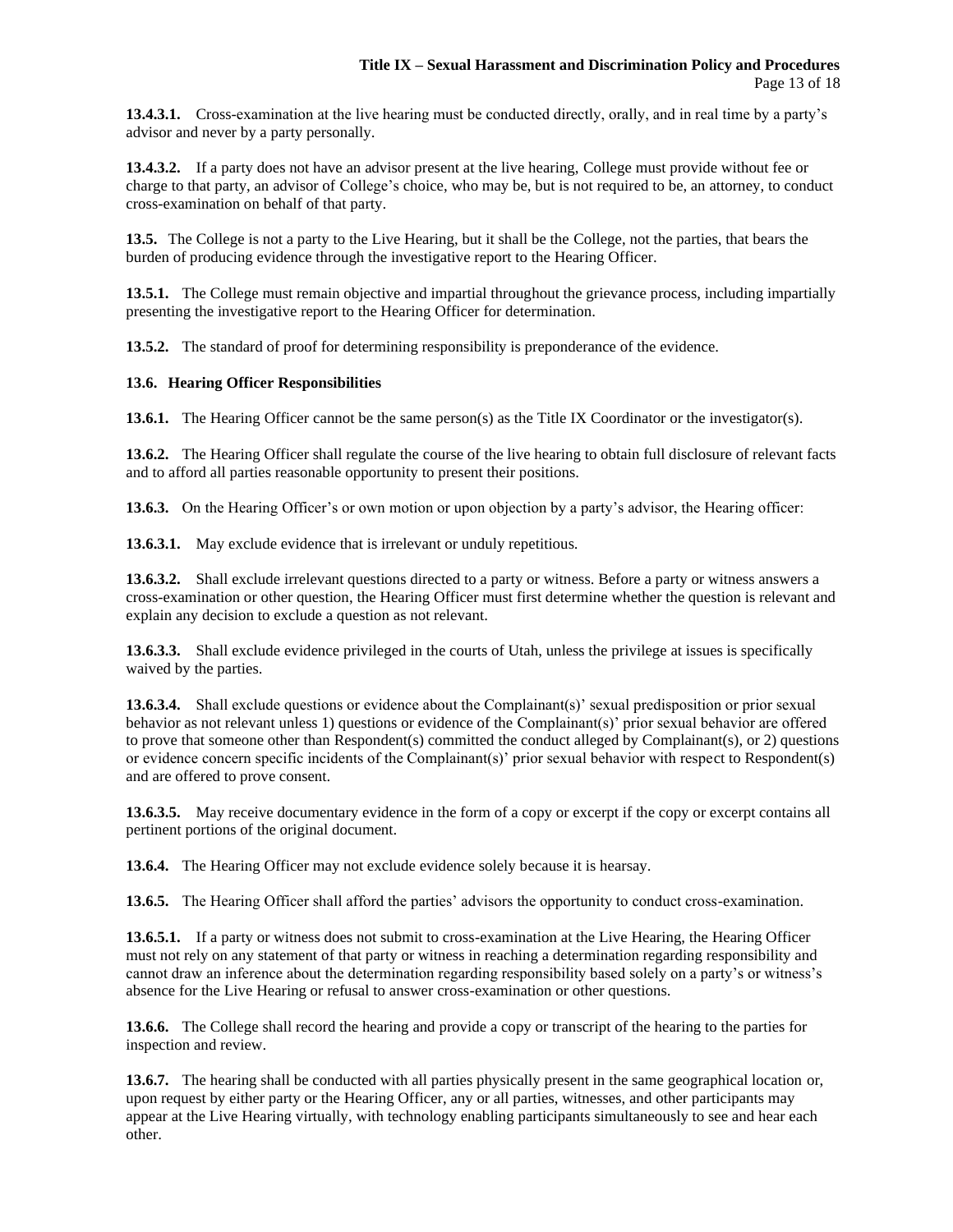**13.6.8.** Nothing in this section precludes the Hearing Officer from taking appropriate measures necessary to preserve the integrity of the hearing.

After the close of the Live Hearing, the Hearing Officer will issue a Written Determination regarding responsibility.

#### **13.7. Written Determination**

13.7.1. The Hearing Officer will provide the Written Determination to the Title IX Coordinator within 30 calendar days after the Live Hearing concludes. The written determination must include:

**13.7.1.1.** Identification of the allegations potentially constituting sexual harassment as defined in this policy.

**13.7.1.2.** A description of the procedural steps taken from the receipt of the Formal Complaint through the determination including any notifications to the parties, interviews with the parties and witnesses, site visits, methods used to gather other evidence, and hearings held.

**13.7.1.3.** Findings of fact supporting the determination

**13.7.1.4.** Conclusions regarding the application of College policy to the facts.

**13.7.1.5.** Using the criteria established in Section 14**<sup>1</sup>** of this policy, a statement of, and rationale for, the result as to each allegation, including a determination regarding responsibility, and disciplinary sanctions the College imposes on the Respondent, and whether the institution will provide remedies designed to restore and preserve equal access to the College's education program or activity to the Complainant.

**13.7.1.6.** The College's procedures and permissible bases for the Complainant and Respondent to appeal.

**13.7.2.** The Hearing Officer shall provide the Written Determination to the Title IX Coordinator, the responsible College official, the parties and the parties' advisors simultaneously.

**13.7.3.** The determination regarding responsibility and sanctions becomes final either on the date that the recipient provides the parties with the written determination of the result of the appeal, if an appeal is filed, or if an appeal is not filed, the date on which an appeal would no longer be considered timely.

#### **14. Sanctions and Remedies**

**14.1.** Upon making findings of fact and determining responsibility, the hearing officer shall promptly determine the appropriate sanctions and remedies, including offering remedies to the complainant and/or College community, implementing changes in programs and activities, providing training, and imposing any disciplinary sanctions. In consultation with the Title IX Coordinator and the Office of General Counsel, (and with Human Resources when the respondent is an employee) the hearing officer shall ensure any sanctions and remedies are appropriate to end the prohibited conduct, to prevent further violation of this policy, and remedy the effects of any violation. In determining the appropriate sanction(s), the hearing officer shall be guided by the following considerations:

14.1.1. The severity, persistence, or pervasiveness of the misconduct;

**14.1.2.** The nature of violence in the misconduct and/or use of weapons, drugs, or alcohol (if applicable);

- **14.1.3.** The impact of the misconduct on the complainant;
- **14.1.4.** The impact or implications of the misconduct on the College community;
- **14.1.5.** Prior misconduct by the respondent, including the respondent's relevant prior disciplinary history;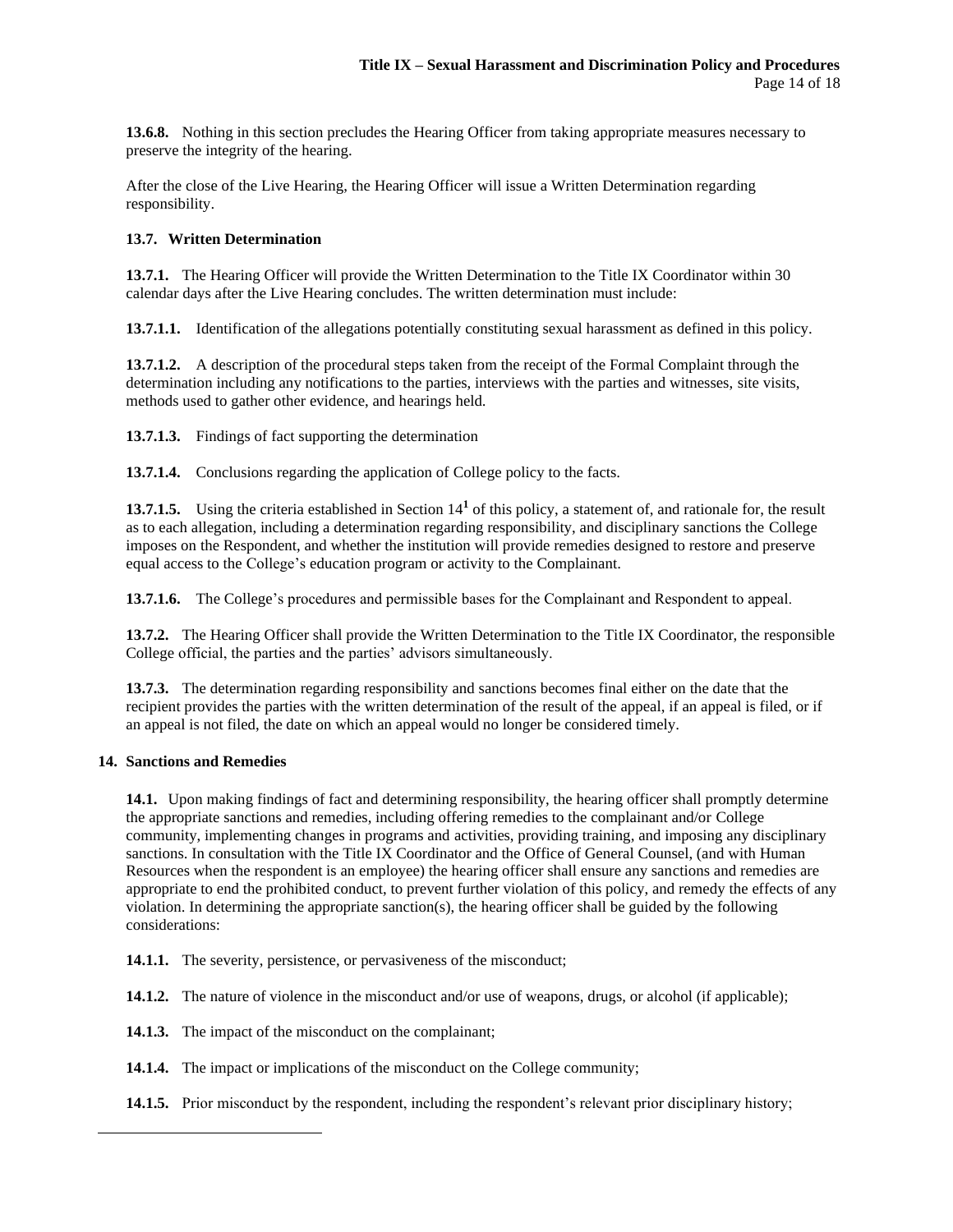**14.1.6.** Whether the respondent has accepted responsibility for the misconduct;

**14.1.7.** The maintenance of a safe, nondiscriminatory, and respectful working and learning environment; and

**14.1.8.** Any other mitigating, aggravating, or compelling factors.

**14.2.** Respondents who are found to have violated this policy may be subject to the following sanctions:

**14.2.1.** Faculty/Staff Employees: Possible sanctions against faculty and non-faculty employees for violations of this policy include verbal counseling, written warning, probation, reassignment, transfer, demotion, reduction in pay, suspension, termination of employment, and an order of no trespassing on campus and/or in College programs, services, and activities**.** 

**14.2.2.** Students: Possible sanctions against students for violations of this policy include fines, restitution, interim suspension, suspension, suspension withheld, warning, probation, expulsion, withholding diploma, revocation of certificate or degree, discretionary sanction, organizational sanction, and notation on the student's transcript consistent with the *Family Educational Rights and Privacy Act*.

**14.2.3.** Vendors/Contractors/Visitors: Possible sanctions against vendors, contractors or visitors to campus who are neither students nor employees of the College include banning the individuals from all or part(s) of the College and/or ending business relationships with the vendors and contractors.

**14.3. Amnesty**: Any student who makes a good faith report of sexual harassment or sexual violence, as defined at Utah Code 53B-28-201, that was directed at them or another person will not be sanctioned by the College for a violation related to the use of drugs or alcohol that the College discovers because of the report.

**14.4.** The College complies with all applicable reporting requirements and reserves the right to report findings of criminal misconduct to the police.

#### **15. Appeals**

**15.1.** Any party may appeal a decision regarding responsibility or from the dismissal of any portion of a formal complaint for any of the following reasons

**15.1.1.** A procedural irregularity that affected the outcome of the hearing.

**15.1.2.** New evidence that was not reasonably available at the time of the decision or dismissal.

**15.1.3.** The Title IX coordinator, the investigators, or the hearing officer had a conflict of interest or bias for or against complainants or respondents generally or the individual complainant or respondent that affected the outcome.

**15.2.** If the respondent has been determined responsible for sexual harassment, any party may simultaneously appeal the decision regarding sanctions for any the following reasons:

**15.2.1.** The decision-maker had a conflict of interest or bias for or against complainants or respondents generally or the individual complainant or respondent that affected the outcome.

**15.2.2.** The sanction is clearly unreasonable in light of the known circumstances.

**15.3.** The Title IX coordinator must receive written notice of a party's intent to appeal within 10 calendar days after the hearing officer issues the decision.

**15.4.** Upon receiving an appeal, the Title IX coordinator must notify the other party within five business days.

**15.5.** The Title IX coordinator must notify both parties of who will determine the appeal and that person's contact information within five business days of receiving the appeal.